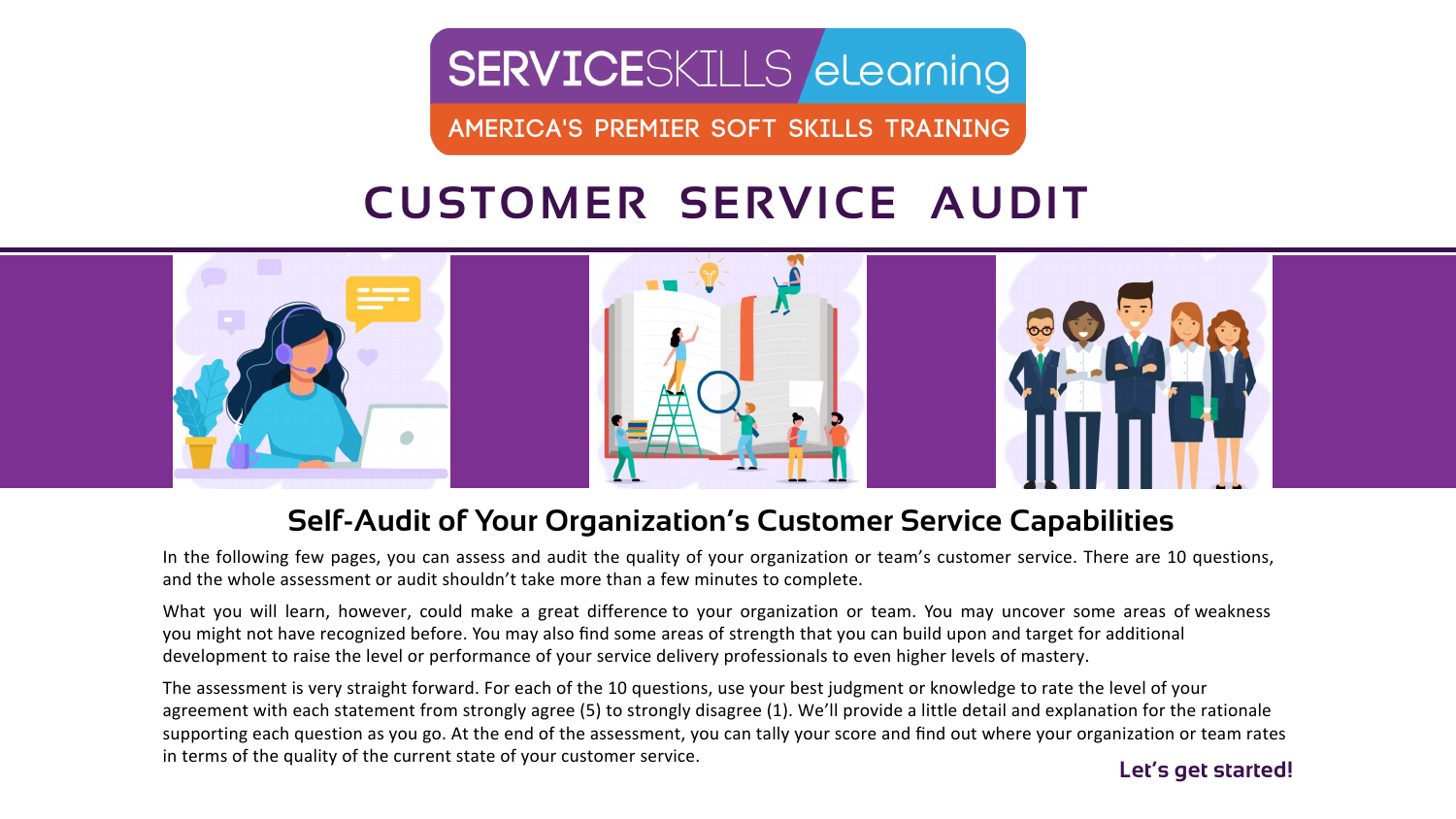AMERICA'S PREMIER SOFT SKILLS TRAINING

**Source: "Understanding Customers" by Ruby Newell-Leaner**

Excellent telephone skills and prompt replies to customers in their moment of need can save your organization lost business. In this day and age of chat and email service, a live person, fully trained to be friendly and helpful, can

make all the difference.



**In the last year, 67% of customers have hung up the phone out of frustration that they could not talk to a real person.**

1. Our customer service staff and all other employees who interact with the public are well-trained and have mastered the skills needed to handle, diffuse and retain angry customers.

**Write your answer in the square to the right.**



- $\circledA$  You get one chance to make a first impression & the way your customer service employees greet your customers is a direct reflection of your brand
- $\oslash$  Customers are far more likely to stick with companies that provide great service

### **The Takeaway - Every customer interaction is an opportunity to make a difference**

- Angry customers represent opportunities to make a difference
- Effective training can help your employees avoid costly wordchoice errors that exacerbate errors with angry customers
- $\circledA$  Training is an investment; however, it's well worth the money saved from retaining customers

2. All of our customer service employees use an effective and uniform telephone greeting when addressing customers.

## **Write your answer in the square to the right.**



### **The Takeaway - Eliminate unnecessary barriers between you and your customers**

Customer Service Audit | Page 1

# **It takes 12 positive experiences to make up for one unresolved negative experience.**  PP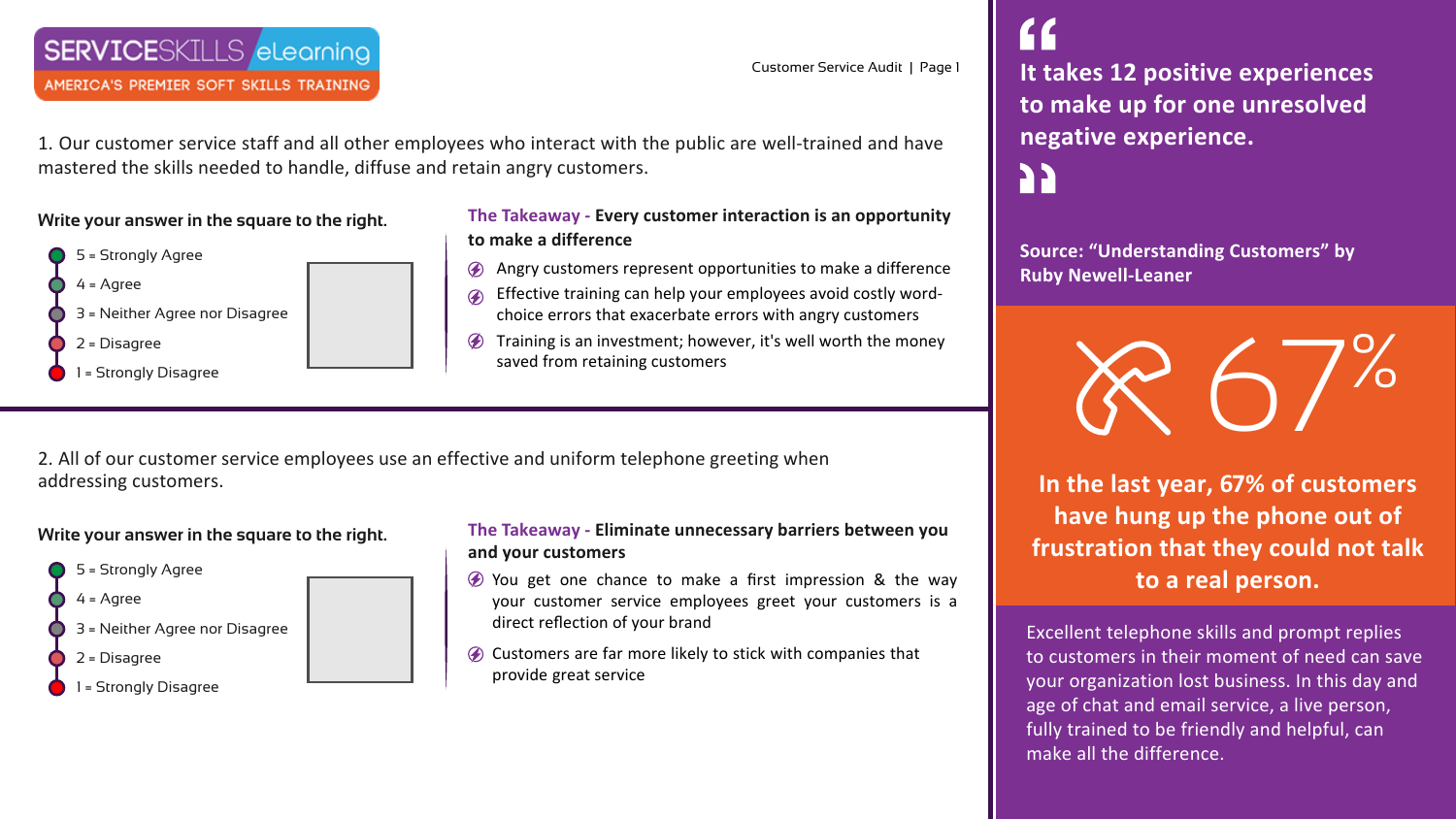# **SERVICE**SKILLS elearning

AMERICA'S PREMIER SOFT SKILLS TRAINING

3. Our customer service managers are well-trained in coaching skills to help their employees improve their customer service performance and results.

**Write your answer in the square to the right.**



- $\circledA$  Few organizations train their supervisors on coaching it's important!
- $\circled{2}$  Effective coaching by supervisors is critical to improving and maintaining high levels of mastery by employees

**The Takeaway - Front-line, customer-facing employees are crucial to our success, and the supervisors and managers leading them must be effective performance improvement coaches.**

4. Every employee who interacts with customers is trained and skilled at presenting negative information or bad news to customers in a positive and effective manner.

### **Write your answer in the square to the right.**



- **The Takeaway We need customer service employees who are adept at delivering all types of news without alienating customers.**
- How your employees handle customer problems directly impacts your bottom line
- $\circledA$  Customers stick with companies whose customer service employees help them and leave companies for bad service

**Americans tell an average of 9 people about good experiences, and tell 16 (nearly two times more) people about poor experiences.**

**The most cringe-worthy phrases customers don't want to hear:**

"We're unable to answer your question. Please call xxx-xxx-xxxx to speak to a representative from xxx team."

"We're sorry, but we're experiencing unusually heavy call volumes. You can hold or try back at another time."

"Your call is important to us. Please continue to hold."

**Source: American Express Survey**

Customer Service Audit | Page 2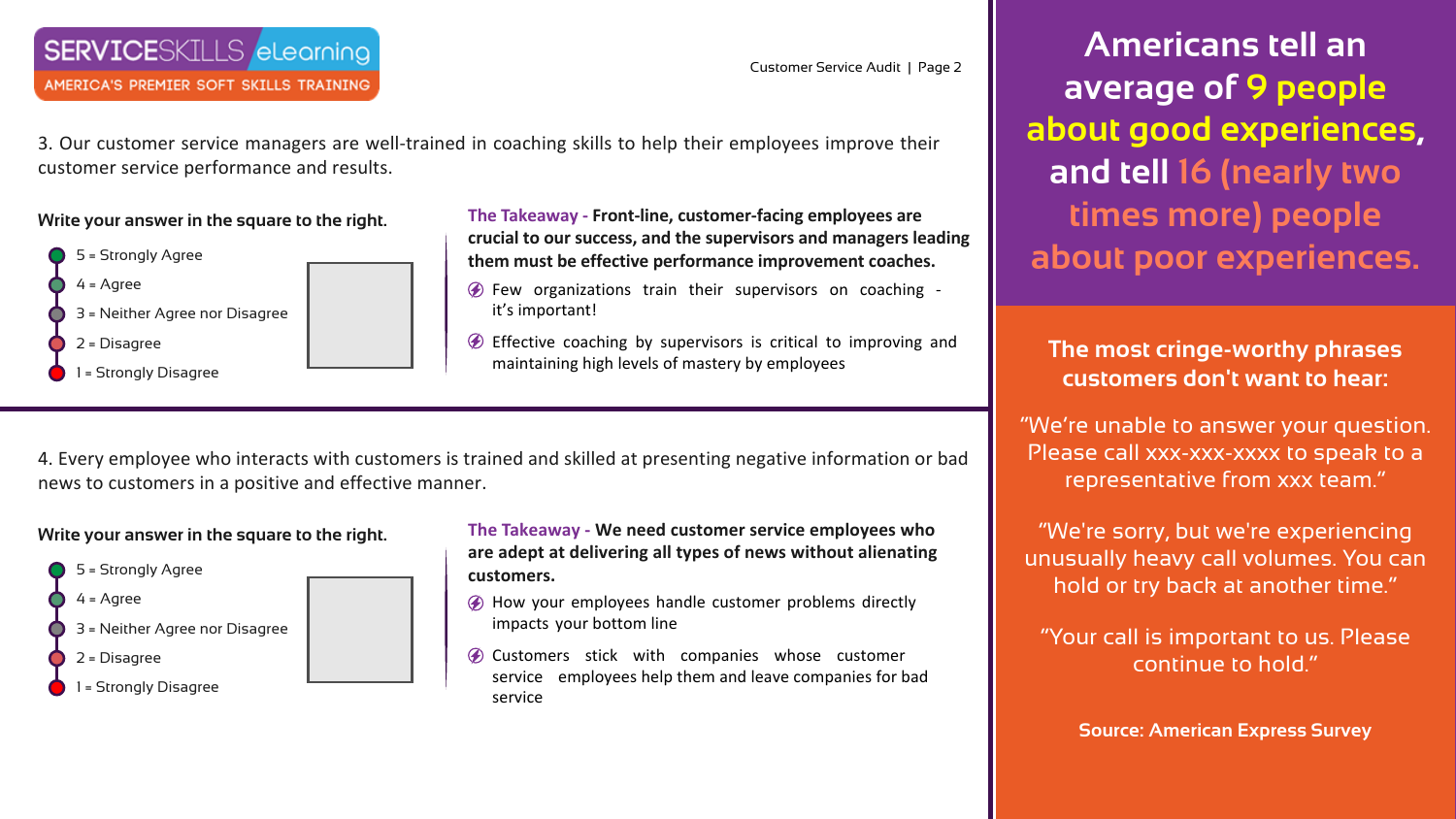AMERICA'S PREMIER SOFT SKILLS TRAINING

5. Our customer service employees know how to use a variety of questioning techniques in their customer

interactions.

**Write your answer in the square to the right.**

5 = Strongly Agree

4 = Agree

1 = Strongly Disagree

2 = Disagree

3 = Neither Agree nor Disagree

 $\emptyset$  No two customers are the same, so customer service employees need to understand how to ask the right questions to get relevant answers regardless of the type of customer they're assisting

**The Takeaway - Asking the right questions is critical to understand the actual customer service problems.**

6. New employees are well-trained on all of our customer service systems, techniques and methods within the first two weeks of starting.

- $\circledP$  Each customer service employee, when operating at full capacity, helps retain business, meaning they deliver real value to your company
- $\circledA$  Providing new employees with effective training to get them performing at full capacity quickly, therefore, provides a true benefit to your organization
- Employees who believe their work matters are more engaged and deliver higher levels of service

#### **Write your answer in the square to the right.**



גג **Business"**

**The Takeaway - Providing prompt and thorough training to new employees will help give them the confidence to deliver excellent customer service straight away.**

# **In an era when companies see online support as a way to shield**

**themselves from 'costly'** 

**interactions with their customers, it's time to consider an entirely different approach: building** 

**human-centric customer service** 

**through great people and clever technology. So, get to know your customers. Humanize them.** 

**Humanize yourself. It's worth it.**

**Kristin Smaby, "Being Human is Good**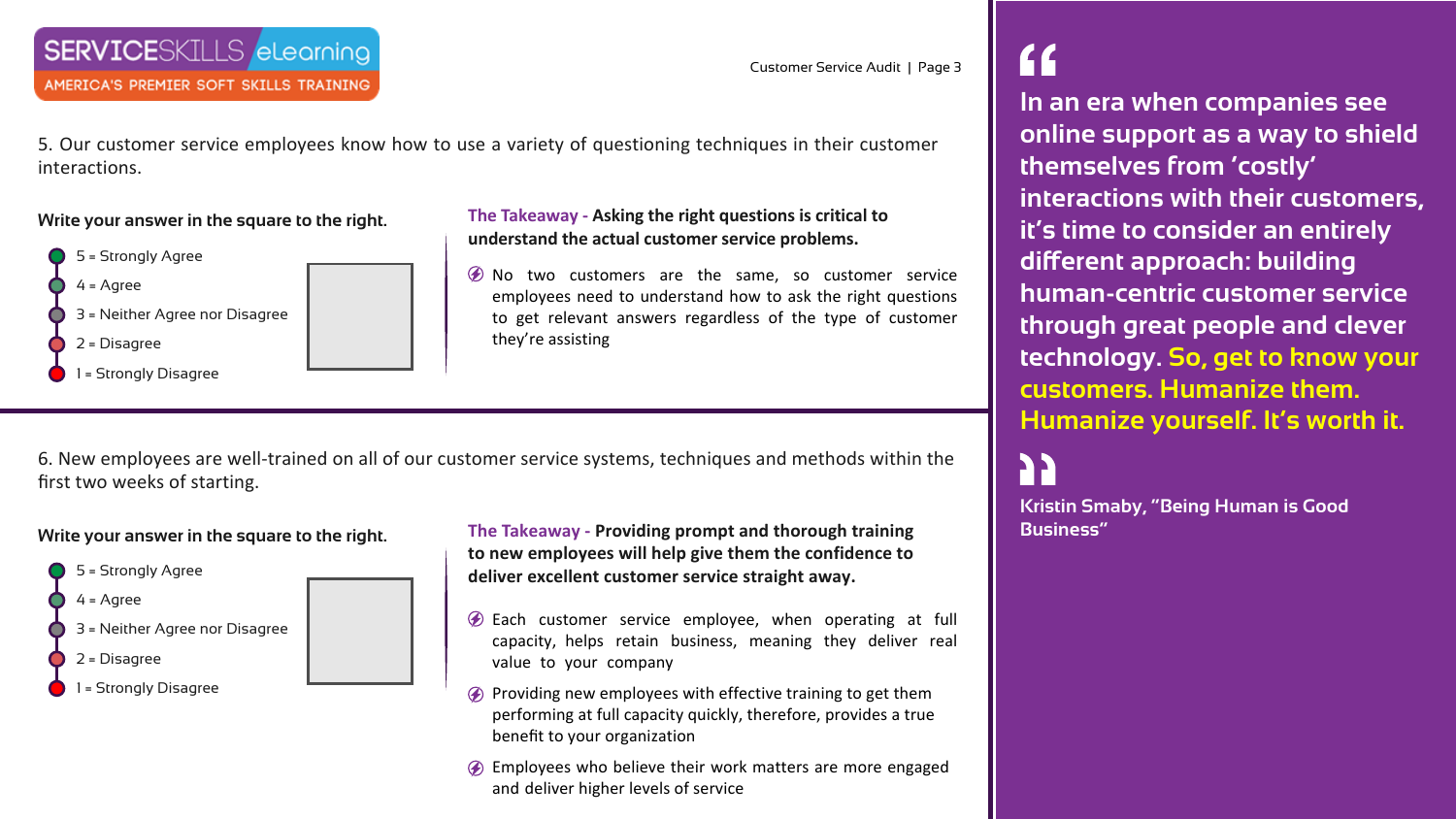7. Our customer service employees are highly skilled at building rapport with customers.

## **Write your answer in the square to the right.**



**The Takeaway - "Friends and colleagues' endorsements, discussed in real life or through Twitter and Facebook updates, are more likely to drive sales than even a positive user review posted on a site like Yelp or Amazon (but those matter, too)." Jason Mittelstaedt, CMO at RightNow**

- $\circled{P}$  People do business with people they like, so rapport is an important part of successful customer service for leading business organizations
- Customer recommendations can drive new business, and customers will not recommend your business if they have bad customer service experiences
- $\circledA$  In the current social media environment, customer recommendations can be more important than ever

 $\circledA$  The value of excellent service far outweighs the costs of delivering effective and timely customer service training

8. Customer service employees are skilled at keeping their personal emotions in check and focusing on delivering valuable and positive experiences to each customer interaction.

#### **Write your answer in the square to the right.**



#### **The Takeaway - Customer service should be a strategic business initiative.**

81% **of companies with strong capabilities and competencies for delivering customer experience excellence are outperforming their competition.** 

**Source: Peppers & Rogers Group, Customer Experience Maturity Monitor**





# **SERVICE**SKILLS elearning

AMERICA'S PREMIER SOFT SKILLS TRAINING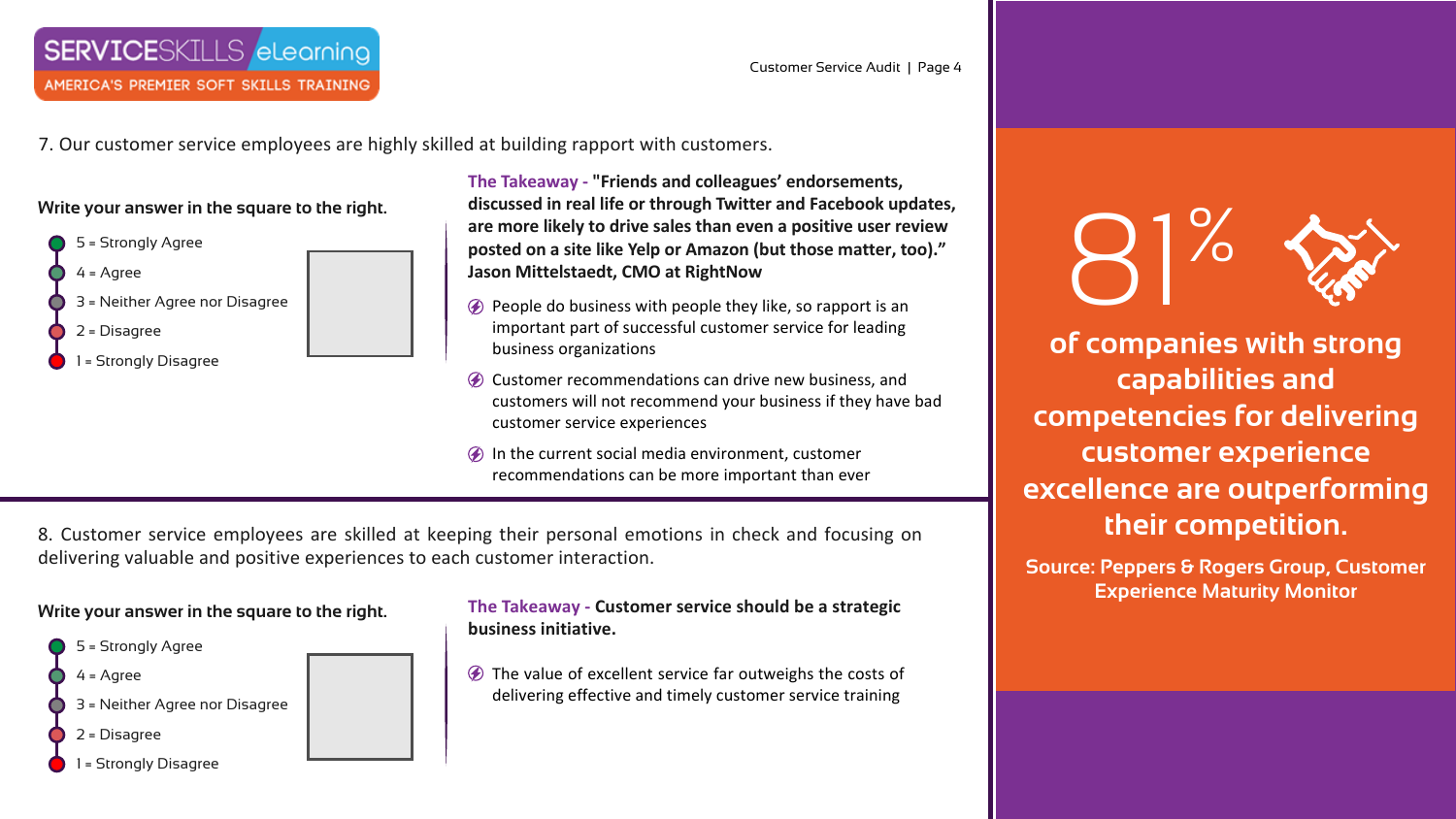## **SERVICE**SKILLS elearning

AMERICA'S PREMIER SOFT SKILLS TRAINING

9. Within our organization, "customer service" is a value we extend to our co-workers to the same extent, quality and level as our outside customers.

**Write your answer in the square to the right.**



- Great internal customer service can set us apart from our competition
- $\circledA$  Employees that work well together tend to be more productive, engaged and profitable

**The Takeaway - When we practice good customer service to everyone, it's apparent to our outside customers that we care.**

10. Our customers are usually very happy with the level of customer service they receive from us.

### **Write your answer in the square to the right.**



**The Takeaway - Customer service surveys are very important and easy to administer, and if you aren't asking your customers how you're doing - how will you know?**

A surprising number of your customers will complete SHORT customer satisfaction surveys - as many as 50%!



**Gary Vaynerchuk, "The Thank You Economy"**

# **It's very logical: There is proven ROI in doing whatever you can to turn your customers into advocates for your brand or business. The way to create advocates is to offer superior**

**customer service.**

Customer Service Audit | Page 5